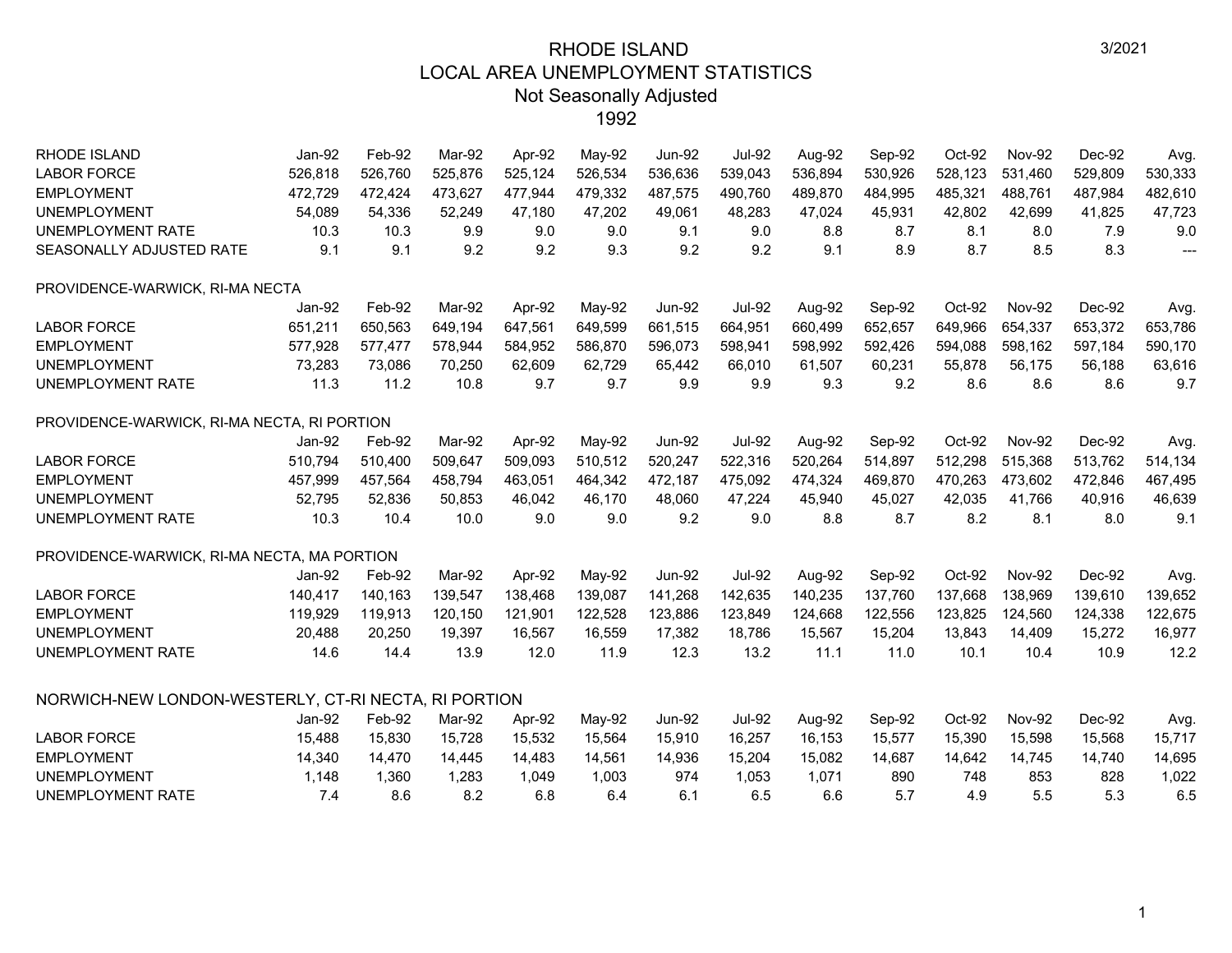| <b>BARRINGTON</b>        | Jan-92 | Feb-92 | Mar-92 | Apr-92 | May-92 | <b>Jun-92</b> | <b>Jul-92</b> | Aug-92 | Sep-92 | Oct-92 | <b>Nov-92</b> | Dec-92 | Avg.   |
|--------------------------|--------|--------|--------|--------|--------|---------------|---------------|--------|--------|--------|---------------|--------|--------|
| <b>LABOR FORCE</b>       | 8,235  | 8,246  | 8,233  | 8,235  | 8,289  | 8,410         | 8,391         | 8,393  | 8,361  | 8,345  | 8,459         | 8,397  | 8,333  |
| <b>EMPLOYMENT</b>        | 7,677  | 7,666  | 7,686  | 7,738  | 7,743  | 7,854         | 7,892         | 7,885  | 7,823  | 7,856  | 7,926         | 7,927  | 7,806  |
| <b>UNEMPLOYMENT</b>      | 558    | 580    | 547    | 497    | 546    | 556           | 499           | 508    | 538    | 489    | 533           | 470    | 527    |
| <b>UNEMPLOYMENT RATE</b> | 6.8    | 7.0    | 6.6    | 6.0    | 6.6    | 6.6           | 5.9           | 6.1    | 6.4    | 5.9    | 6.3           | 5.6    | 6.3    |
| <b>BRISTOL</b>           | Jan-92 | Feb-92 | Mar-92 | Apr-92 | May-92 | <b>Jun-92</b> | <b>Jul-92</b> | Aug-92 | Sep-92 | Oct-92 | <b>Nov-92</b> | Dec-92 | Avg.   |
| <b>LABOR FORCE</b>       | 12,020 | 12,162 | 12,092 | 11,930 | 11,821 | 11,951        | 12,069        | 12,095 | 11,970 | 12,049 | 12,139        | 12,082 | 12,032 |
| <b>EMPLOYMENT</b>        | 10,607 | 10,592 | 10,618 | 10,689 | 10,695 | 10,850        | 10,901        | 10,892 | 10,808 | 10,853 | 10,952        | 10,950 | 10,784 |
| <b>UNEMPLOYMENT</b>      | 1,413  | 1,570  | 1.474  | 1,241  | 1,126  | 1,101         | 1,168         | 1,203  | 1,162  | 1,196  | 1,187         | 1,132  | 1,248  |
| <b>UNEMPLOYMENT RATE</b> | 11.8   | 12.9   | 12.2   | 10.4   | 9.5    | 9.2           | 9.7           | 9.9    | 9.7    | 9.9    | 9.8           | 9.4    | 10.4   |
| <b>BURRILLVILLE</b>      | Jan-92 | Feb-92 | Mar-92 | Apr-92 | May-92 | <b>Jun-92</b> | <b>Jul-92</b> | Aug-92 | Sep-92 | Oct-92 | <b>Nov-92</b> | Dec-92 | Avg.   |
| <b>LABOR FORCE</b>       | 8,680  | 8,639  | 8,603  | 8,552  | 8,562  | 8,704         | 8,799         | 8,793  | 8,777  | 8,676  | 8,704         | 8,830  | 8,693  |
| <b>EMPLOYMENT</b>        | 7,826  | 7,815  | 7,836  | 7,888  | 7,892  | 8,006         | 8,044         | 8,037  | 7,974  | 8,007  | 8,081         | 8,079  | 7,957  |
| <b>UNEMPLOYMENT</b>      | 854    | 824    | 767    | 664    | 670    | 698           | 755           | 756    | 803    | 669    | 623           | 751    | 736    |
| <b>UNEMPLOYMENT RATE</b> | 9.8    | 9.5    | 8.9    | 7.8    | 7.8    | 8.0           | 8.6           | 8.6    | 9.1    | 7.7    | 7.2           | 8.5    | 8.5    |
| <b>CENTRAL FALLS</b>     | Jan-92 | Feb-92 | Mar-92 | Apr-92 | May-92 | <b>Jun-92</b> | <b>Jul-92</b> | Aug-92 | Sep-92 | Oct-92 | <b>Nov-92</b> | Dec-92 | Avg.   |
| <b>LABOR FORCE</b>       | 7,506  | 7,536  | 7,583  | 7,590  | 7,729  | 7,705         | 7,666         | 7,641  | 7,660  | 7,625  | 7,580         | 7,587  | 7,617  |
| <b>EMPLOYMENT</b>        | 6,566  | 6,557  | 6,572  | 6,617  | 6,620  | 6,716         | 6,747         | 6,741  | 6,691  | 6,717  | 6,779         | 6,776  | 6,675  |
| <b>UNEMPLOYMENT</b>      | 940    | 979    | 1,011  | 973    | 1,109  | 989           | 919           | 900    | 969    | 908    | 801           | 811    | 942    |
| <b>UNEMPLOYMENT RATE</b> | 12.5   | 13.0   | 13.3   | 12.8   | 14.3   | 12.8          | 12.0          | 11.8   | 12.7   | 11.9   | 10.6          | 10.7   | 12.4   |
| <b>CHARLESTOWN</b>       | Jan-92 | Feb-92 | Mar-92 | Apr-92 | May-92 | <b>Jun-92</b> | <b>Jul-92</b> | Aug-92 | Sep-92 | Oct-92 | <b>Nov-92</b> | Dec-92 | Avg.   |
| <b>LABOR FORCE</b>       | 3,677  | 3,734  | 3,706  | 3,663  | 3,631  | 3,699         | 3,746         | 3,746  | 3,693  | 3,677  | 3,740         | 3,755  | 3,706  |
| <b>EMPLOYMENT</b>        | 3,294  | 3,289  | 3,298  | 3,322  | 3,323  | 3,371         | 3,387         | 3,383  | 3,358  | 3,372  | 3,402         | 3,402  | 3,350  |
| <b>UNEMPLOYMENT</b>      | 383    | 445    | 408    | 341    | 308    | 328           | 359           | 363    | 335    | 305    | 338           | 353    | 356    |
| UNEMPLOYMENT RATE        | 10.4   | 11.9   | 11.0   | 9.3    | 8.5    | 8.9           | 9.6           | 9.7    | 9.1    | 8.3    | 9.0           | 9.4    | 9.6    |
| <b>COVENTRY</b>          | Jan-92 | Feb-92 | Mar-92 | Apr-92 | May-92 | <b>Jun-92</b> | <b>Jul-92</b> | Aug-92 | Sep-92 | Oct-92 | <b>Nov-92</b> | Dec-92 | Avg.   |
| <b>LABOR FORCE</b>       | 17,582 | 17,491 | 17,529 | 17,508 | 17,606 | 17,959        | 18,179        | 18,154 | 17,770 | 17,839 | 17,919        | 17,894 | 17,786 |
| <b>EMPLOYMENT</b>        | 15,920 | 15,899 | 15,938 | 16,045 | 16,055 | 16,287        | 16,362        | 16,350 | 16,222 | 16,291 | 16,438        | 16,436 | 16,187 |
| <b>UNEMPLOYMENT</b>      | 1,662  | 1,592  | 1,591  | 1,463  | 1,551  | 1,672         | 1,817         | 1,804  | 1,548  | 1,548  | 1,481         | 1,458  | 1,599  |
| <b>UNEMPLOYMENT RATE</b> | 9.5    | 9.1    | 9.1    | 8.4    | 8.8    | 9.3           | 10.0          | 9.9    | 8.7    | 8.7    | 8.3           | 8.1    | 9.0    |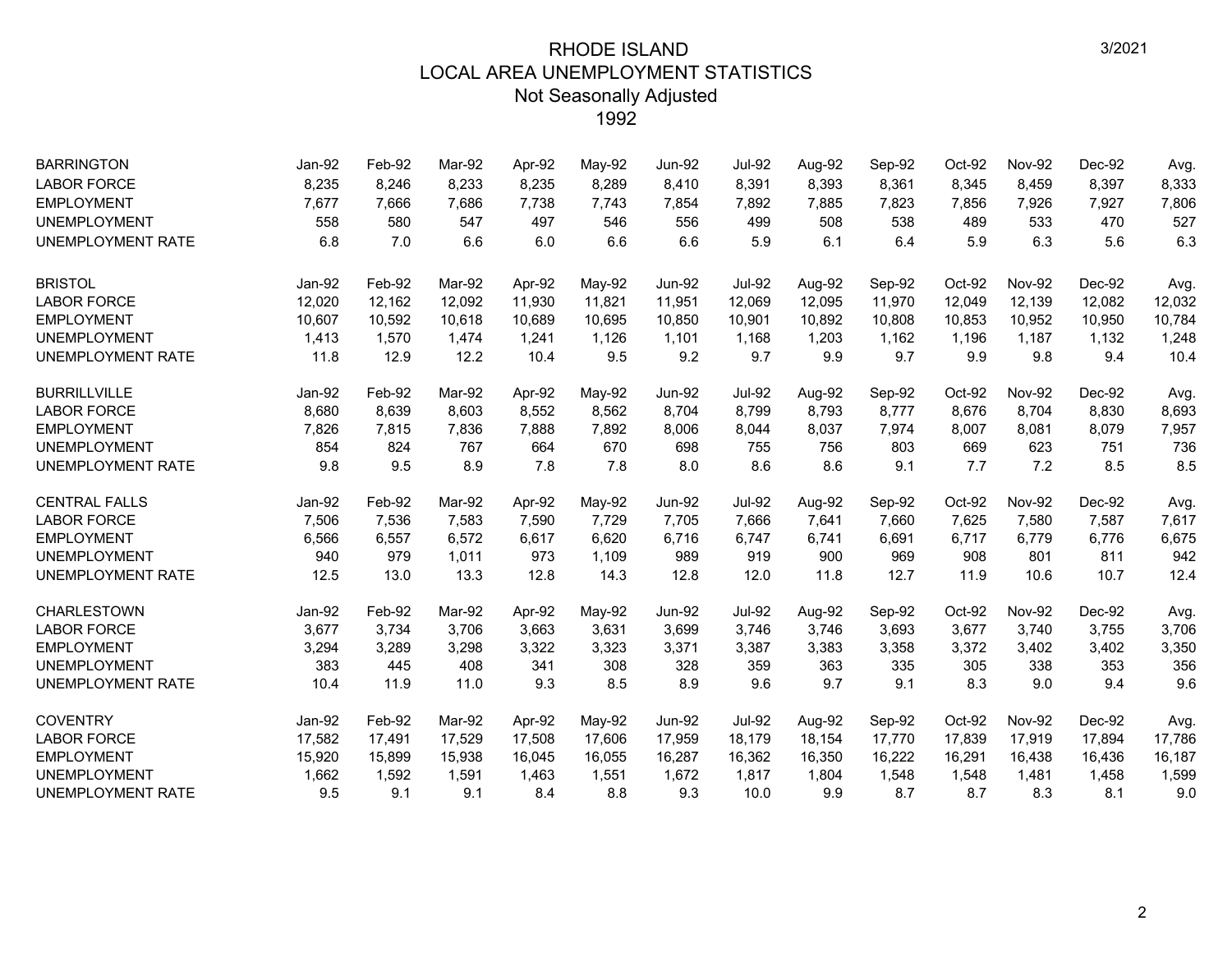| <b>CRANSTON</b>          | Jan-92 | Feb-92 | Mar-92 | Apr-92 | May-92 | <b>Jun-92</b> | <b>Jul-92</b> | Aug-92 | Sep-92 | Oct-92 | <b>Nov-92</b> | Dec-92 | Avg.   |
|--------------------------|--------|--------|--------|--------|--------|---------------|---------------|--------|--------|--------|---------------|--------|--------|
| <b>LABOR FORCE</b>       | 39,673 | 39,716 | 39.659 | 39,764 | 39,659 | 40,547        | 40.587        | 40,370 | 39,794 | 39,957 | 40,078        | 39,992 | 39,983 |
| <b>EMPLOYMENT</b>        | 35,771 | 35,719 | 35,811 | 36,053 | 36,074 | 36,593        | 36,764        | 36,734 | 36,448 | 36,602 | 36,933        | 36,927 | 36,369 |
| <b>UNEMPLOYMENT</b>      | 3,902  | 3,997  | 3.848  | 3,711  | 3,585  | 3.954         | 3,823         | 3.636  | 3,346  | 3,355  | 3,145         | 3,065  | 3,614  |
| <b>UNEMPLOYMENT RATE</b> | 9.8    | 10.1   | 9.7    | 9.3    | 9.0    | 9.8           | 9.4           | 9.0    | 8.4    | 8.4    | 7.8           | 7.7    | 9.0    |
| <b>CUMBERLAND</b>        | Jan-92 | Feb-92 | Mar-92 | Apr-92 | May-92 | <b>Jun-92</b> | <b>Jul-92</b> | Aug-92 | Sep-92 | Oct-92 | <b>Nov-92</b> | Dec-92 | Avg.   |
| <b>LABOR FORCE</b>       | 16,896 | 16,939 | 16,873 | 16,717 | 16,822 | 16,964        | 17,049        | 16,905 | 16,985 | 16,745 | 16,851        | 16,949 | 16,891 |
| <b>EMPLOYMENT</b>        | 15,213 | 15,191 | 15.229 | 15,332 | 15,341 | 15,563        | 15,635        | 15,622 | 15,502 | 15,566 | 15,707        | 15,705 | 15,467 |
| <b>UNEMPLOYMENT</b>      | 1,683  | 1,748  | 1,644  | 1,385  | 1,481  | 1,401         | 1,414         | 1,283  | 1,483  | 1,179  | 1,144         | 1,244  | 1,424  |
| <b>UNEMPLOYMENT RATE</b> | 10.0   | 10.3   | 9.7    | 8.3    | 8.8    | 8.3           | 8.3           | 7.6    | 8.7    | 7.0    | 6.8           | 7.3    | 8.4    |
| <b>EAST GREENWICH</b>    | Jan-92 | Feb-92 | Mar-92 | Apr-92 | May-92 | <b>Jun-92</b> | <b>Jul-92</b> | Aug-92 | Sep-92 | Oct-92 | <b>Nov-92</b> | Dec-92 | Avg.   |
| <b>LABOR FORCE</b>       | 6,363  | 6,352  | 6,374  | 6,368  | 6,377  | 6,489         | 6,469         | 6,491  | 6,429  | 6,419  | 6,528         | 6,516  | 6,431  |
| <b>EMPLOYMENT</b>        | 5,874  | 5,867  | 5,881  | 5,920  | 5,924  | 6,009         | 6,037         | 6,033  | 5,986  | 6,010  | 6,064         | 6,064  | 5,972  |
| <b>UNEMPLOYMENT</b>      | 489    | 485    | 493    | 448    | 453    | 480           | 432           | 458    | 443    | 409    | 464           | 452    | 459    |
| <b>UNEMPLOYMENT RATE</b> | 7.7    | 7.6    | 7.7    | 7.0    | 7.1    | 7.4           | 6.7           | 7.1    | 6.9    | 6.4    | 7.1           | 6.9    | 7.1    |
| <b>EAST PROVIDENCE</b>   | Jan-92 | Feb-92 | Mar-92 | Apr-92 | May-92 | <b>Jun-92</b> | <b>Jul-92</b> | Aug-92 | Sep-92 | Oct-92 | <b>Nov-92</b> | Dec-92 | Avg.   |
| <b>LABOR FORCE</b>       | 27,527 | 27,595 | 27,494 | 27,474 | 27,461 | 27,777        | 27,703        | 27,562 | 27,229 | 27,316 | 27,533        | 27,446 | 27,510 |
| <b>EMPLOYMENT</b>        | 24,445 | 24,410 | 24,473 | 24,637 | 24,652 | 25,009        | 25,125        | 25,105 | 24,909 | 25,014 | 25,241        | 25,236 | 24,855 |
| <b>UNEMPLOYMENT</b>      | 3,082  | 3,185  | 3,021  | 2,837  | 2,809  | 2,768         | 2,578         | 2,457  | 2,320  | 2,302  | 2,292         | 2,210  | 2,655  |
| UNEMPLOYMENT RATE        | 11.2   | 11.5   | 11.0   | 10.3   | 10.2   | 10.0          | 9.3           | 8.9    | 8.5    | 8.4    | 8.3           | 8.1    | 9.7    |
| <b>EXETER</b>            | Jan-92 | Feb-92 | Mar-92 | Apr-92 | May-92 | <b>Jun-92</b> | <b>Jul-92</b> | Aug-92 | Sep-92 | Oct-92 | <b>Nov-92</b> | Dec-92 | Avg.   |
| <b>LABOR FORCE</b>       | 3,049  | 3,084  | 3,053  | 3,007  | 3,011  | 3,060         | 3,105         | 3,114  | 3,021  | 3,055  | 3,101         | 3,078  | 3,062  |
| <b>EMPLOYMENT</b>        | 2,801  | 2,797  | 2,805  | 2,824  | 2,824  | 2,865         | 2,880         | 2,876  | 2,854  | 2,867  | 2,891         | 2,892  | 2,848  |
| <b>UNEMPLOYMENT</b>      | 248    | 287    | 248    | 183    | 187    | 195           | 225           | 238    | 167    | 188    | 210           | 186    | 214    |
| UNEMPLOYMENT RATE        | 8.1    | 9.3    | 8.1    | 6.1    | 6.2    | 6.4           | 7.2           | 7.6    | 5.5    | 6.2    | 6.8           | 6.0    | 7.0    |
| <b>FOSTER</b>            | Jan-92 | Feb-92 | Mar-92 | Apr-92 | May-92 | <b>Jun-92</b> | <b>Jul-92</b> | Aug-92 | Sep-92 | Oct-92 | <b>Nov-92</b> | Dec-92 | Avg.   |
| <b>LABOR FORCE</b>       | 2,496  | 2,504  | 2,499  | 2,484  | 2,482  | 2,506         | 2,559         | 2,536  | 2,508  | 2,496  | 2,508         | 2,521  | 2,508  |
| <b>EMPLOYMENT</b>        | 2,247  | 2,244  | 2,248  | 2,265  | 2,265  | 2,298         | 2,309         | 2,307  | 2,290  | 2,299  | 2,320         | 2,319  | 2,284  |
| <b>UNEMPLOYMENT</b>      | 249    | 260    | 251    | 219    | 217    | 208           | 250           | 229    | 218    | 197    | 188           | 202    | 224    |
| UNEMPLOYMENT RATE        | 10.0   | 10.4   | 10.0   | 8.8    | 8.7    | 8.3           | 9.8           | 9.0    | 8.7    | 7.9    | 7.5           | 8.0    | 8.9    |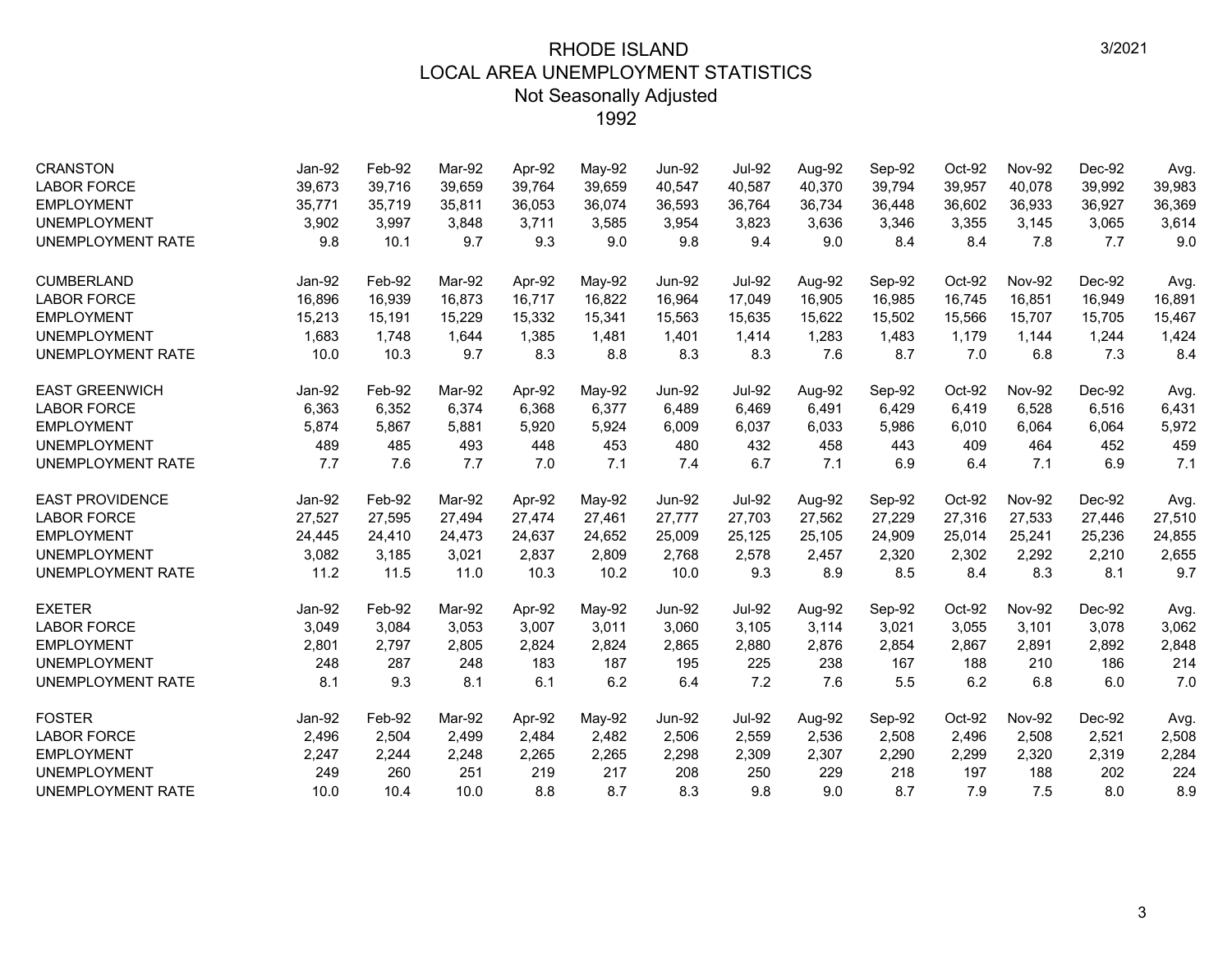| <b>GLOCESTER</b><br><b>LABOR FORCE</b><br><b>EMPLOYMENT</b><br><b>UNEMPLOYMENT</b><br><b>UNEMPLOYMENT RATE</b> | Jan-92<br>5,270<br>4,822<br>448<br>8.5 | Feb-92<br>5,238<br>4,813<br>425<br>8.1 | Mar-92<br>5,243<br>4,826<br>417<br>8.0 | Apr-92<br>5,255<br>4,858<br>397<br>7.6 | May-92<br>5,276<br>4,863<br>413<br>7.8 | <b>Jun-92</b><br>5,348<br>4,933<br>415<br>7.8 | <b>Jul-92</b><br>5,357<br>4,956<br>401<br>7.5 | Aug-92<br>5,348<br>4,951<br>397<br>7.4 | Sep-92<br>5,275<br>4,912<br>363<br>6.9 | Oct-92<br>5,245<br>4,933<br>312<br>5.9 | <b>Nov-92</b><br>5,253<br>4,978<br>275<br>5.2 | Dec-92<br>5,257<br>4,978<br>279<br>5.3 | Avg.<br>5,281<br>4,902<br>379<br>7.2 |
|----------------------------------------------------------------------------------------------------------------|----------------------------------------|----------------------------------------|----------------------------------------|----------------------------------------|----------------------------------------|-----------------------------------------------|-----------------------------------------------|----------------------------------------|----------------------------------------|----------------------------------------|-----------------------------------------------|----------------------------------------|--------------------------------------|
|                                                                                                                |                                        |                                        |                                        |                                        |                                        |                                               |                                               |                                        |                                        |                                        |                                               |                                        |                                      |
| <b>HOPKINTON</b>                                                                                               | Jan-92                                 | Feb-92                                 | Mar-92                                 | Apr-92                                 | May-92                                 | <b>Jun-92</b>                                 | <b>Jul-92</b>                                 | Aug-92                                 | Sep-92                                 | Oct-92                                 | <b>Nov-92</b>                                 | Dec-92                                 | Avg.                                 |
| <b>LABOR FORCE</b>                                                                                             | 3,827                                  | 3,906                                  | 3,870                                  | 3,838                                  | 3,859                                  | 3,951                                         | 4,069                                         | 4,090                                  | 3,875                                  | 3,849                                  | 3,886                                         | 3,832                                  | 3,904                                |
| <b>EMPLOYMENT</b>                                                                                              | 3,590                                  | 3,623                                  | 3,616                                  | 3,627                                  | 3,646                                  | 3,739                                         | 3,807                                         | 3,776                                  | 3,678                                  | 3,666                                  | 3,691                                         | 3,690                                  | 3,679                                |
| <b>UNEMPLOYMENT</b>                                                                                            | 237                                    | 283                                    | 254                                    | 211                                    | 213                                    | 212                                           | 262                                           | 314                                    | 197                                    | 183                                    | 195                                           | 142                                    | 225                                  |
| <b>UNEMPLOYMENT RATE</b>                                                                                       | 6.2                                    | 7.2                                    | 6.6                                    | 5.5                                    | 5.5                                    | 5.4                                           | 6.4                                           | 7.7                                    | 5.1                                    | 4.8                                    | 5.0                                           | 3.7                                    | 5.8                                  |
| <b>JAMESTOWN</b>                                                                                               | Jan-92                                 | Feb-92                                 | Mar-92                                 | Apr-92                                 | May-92                                 | <b>Jun-92</b>                                 | <b>Jul-92</b>                                 | Aug-92                                 | Sep-92                                 | Oct-92                                 | <b>Nov-92</b>                                 | Dec-92                                 | Avg.                                 |
| <b>LABOR FORCE</b>                                                                                             | 2,845                                  | 2,802                                  | 2.828                                  | 2.789                                  | 2,787                                  | 2,840                                         | 2,853                                         | 2,872                                  | 2,820                                  | 2,833                                  | 2,872                                         | 2,851                                  | 2,833                                |
| <b>EMPLOYMENT</b>                                                                                              | 2,598                                  | 2,595                                  | 2,602                                  | 2,619                                  | 2,621                                  | 2,658                                         | 2,671                                         | 2,670                                  | 2,647                                  | 2,659                                  | 2,684                                         | 2,681                                  | 2,642                                |
| <b>UNEMPLOYMENT</b>                                                                                            | 247                                    | 207                                    | 226                                    | 170                                    | 166                                    | 182                                           | 182                                           | 202                                    | 173                                    | 174                                    | 188                                           | 170                                    | 191                                  |
| UNEMPLOYMENT RATE                                                                                              | 8.7                                    | 7.4                                    | 8.0                                    | 6.1                                    | 6.0                                    | 6.4                                           | 6.4                                           | 7.0                                    | 6.1                                    | 6.1                                    | 6.5                                           | 6.0                                    | 6.7                                  |
| <b>JOHNSTON</b>                                                                                                | Jan-92                                 | Feb-92                                 | Mar-92                                 | Apr-92                                 | May-92                                 | <b>Jun-92</b>                                 | <b>Jul-92</b>                                 | Aug-92                                 | Sep-92                                 | Oct-92                                 | <b>Nov-92</b>                                 | Dec-92                                 | Avg.                                 |
| <b>LABOR FORCE</b>                                                                                             | 15,430                                 | 15,511                                 | 15,454                                 | 15,297                                 | 15,265                                 | 15,514                                        | 15,700                                        | 15,592                                 | 15,374                                 | 15,314                                 | 15,361                                        | 15,359                                 | 15,431                               |
| <b>EMPLOYMENT</b>                                                                                              | 13,646                                 | 13,627                                 | 13,661                                 | 13,755                                 | 13.762                                 | 13,961                                        | 14,026                                        | 14,014                                 | 13,905                                 | 13,963                                 | 14,091                                        | 14,087                                 | 13,875                               |
| <b>UNEMPLOYMENT</b>                                                                                            | 1,784                                  | 1,884                                  | 1,793                                  | 1,542                                  | 1,503                                  | 1,553                                         | 1,674                                         | 1,578                                  | 1,469                                  | 1,351                                  | 1,270                                         | 1,272                                  | 1,556                                |
| <b>UNEMPLOYMENT RATE</b>                                                                                       | 11.6                                   | 12.1                                   | 11.6                                   | 10.1                                   | 9.8                                    | 10.0                                          | 10.7                                          | 10.1                                   | 9.6                                    | 8.8                                    | 8.3                                           | 8.3                                    | 10.1                                 |
| <b>LINCOLN</b>                                                                                                 | Jan-92                                 | Feb-92                                 | Mar-92                                 | Apr-92                                 | May-92                                 | <b>Jun-92</b>                                 | <b>Jul-92</b>                                 | Aug-92                                 | Sep-92                                 | Oct-92                                 | <b>Nov-92</b>                                 | Dec-92                                 | Avg.                                 |
| <b>LABOR FORCE</b>                                                                                             | 10,314                                 | 10,311                                 | 10,324                                 | 10,195                                 | 10,240                                 | 10,418                                        | 10,439                                        | 10,385                                 | 10,335                                 | 10,276                                 | 10,328                                        | 10,336                                 | 10,325                               |
| <b>EMPLOYMENT</b>                                                                                              | 9,328                                  | 9,314                                  | 9,338                                  | 9,401                                  | 9,405                                  | 9,543                                         | 9,587                                         | 9,577                                  | 9,504                                  | 9,544                                  | 9,631                                         | 9,629                                  | 9,483                                |
| <b>UNEMPLOYMENT</b>                                                                                            | 986                                    | 997                                    | 986                                    | 794                                    | 835                                    | 875                                           | 852                                           | 808                                    | 831                                    | 732                                    | 697                                           | 707                                    | 842                                  |
| UNEMPLOYMENT RATE                                                                                              | 9.6                                    | 9.7                                    | 9.6                                    | 7.8                                    | 8.2                                    | 8.4                                           | 8.2                                           | 7.8                                    | 8.0                                    | 7.1                                    | 6.7                                           | 6.8                                    | 8.2                                  |
| <b>LITTLE COMPTON</b>                                                                                          | Jan-92                                 | Feb-92                                 | Mar-92                                 | Apr-92                                 | May-92                                 | <b>Jun-92</b>                                 | <b>Jul-92</b>                                 | Aug-92                                 | Sep-92                                 | Oct-92                                 | <b>Nov-92</b>                                 | Dec-92                                 | Avg.                                 |
| <b>LABOR FORCE</b>                                                                                             | 1,826                                  | 1,818                                  | 1,832                                  | 1,800                                  | 1,806                                  | 1,807                                         | 1,796                                         | 1,796                                  | 1,796                                  | 1,792                                  | 1,813                                         | 1,815                                  | 1,808                                |
| <b>EMPLOYMENT</b>                                                                                              | 1,663                                  | 1,659                                  | 1,665                                  | 1,675                                  | 1,675                                  | 1,701                                         | 1,709                                         | 1,708                                  | 1,695                                  | 1,700                                  | 1,717                                         | 1,717                                  | 1,690                                |
| <b>UNEMPLOYMENT</b>                                                                                            | 163                                    | 159                                    | 167                                    | 125                                    | 131                                    | 106                                           | 87                                            | 88                                     | 101                                    | 92                                     | 96                                            | 98                                     | 118                                  |
| UNEMPLOYMENT RATE                                                                                              | 8.9                                    | 8.7                                    | 9.1                                    | 6.9                                    | 7.3                                    | 5.9                                           | 4.8                                           | 4.9                                    | 5.6                                    | 5.1                                    | 5.3                                           | 5.4                                    | 6.5                                  |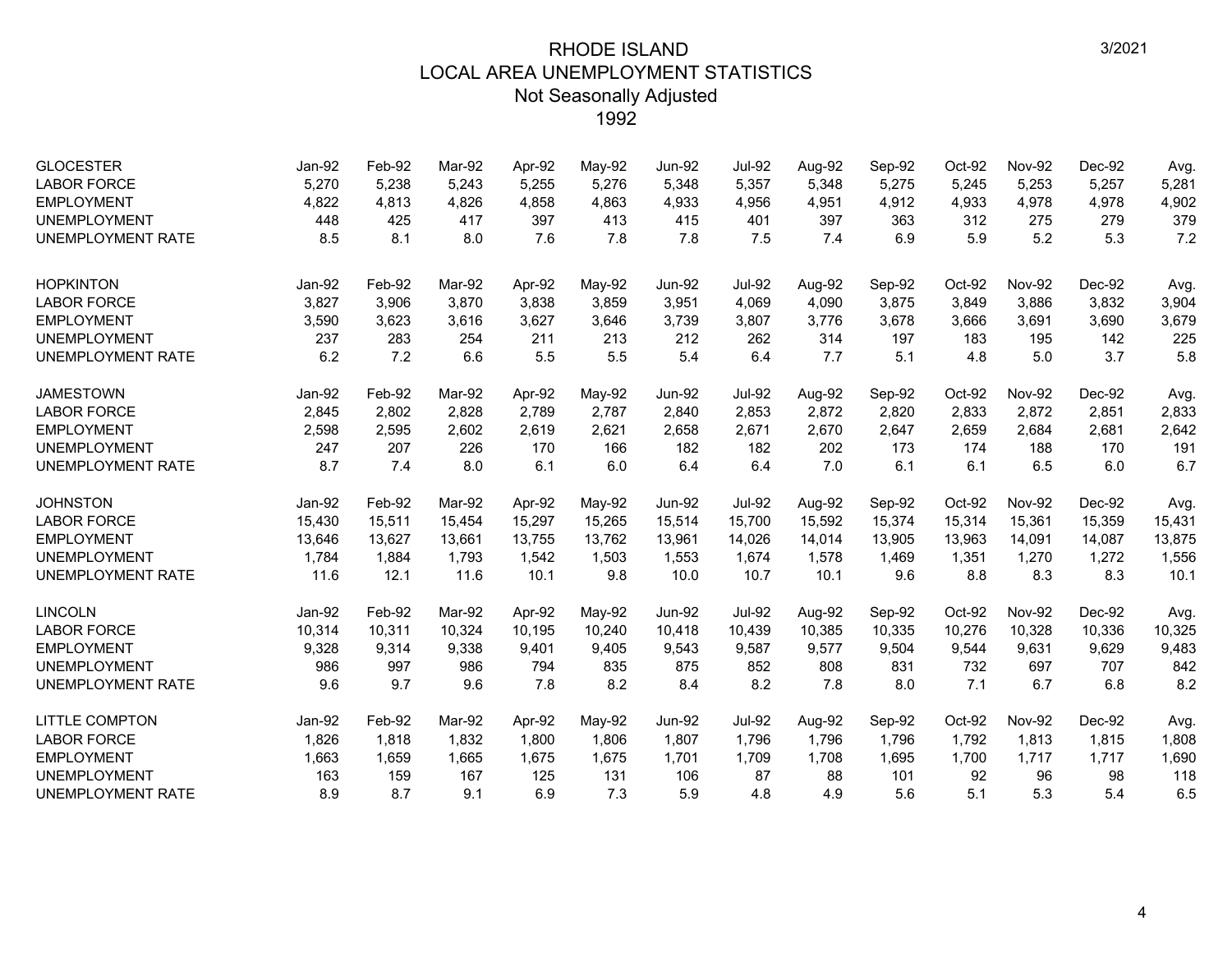| <b>MIDDLETOWN</b>        | Jan-92 | Feb-92 | Mar-92 | Apr-92 | May-92 | <b>Jun-92</b> | <b>Jul-92</b> | Aug-92 | Sep-92 | Oct-92 | <b>Nov-92</b> | Dec-92 | Avg.   |
|--------------------------|--------|--------|--------|--------|--------|---------------|---------------|--------|--------|--------|---------------|--------|--------|
| <b>LABOR FORCE</b>       | 7,471  | 7,474  | 7,468  | 7,669  | 7,933  | 8,355         | 8,521         | 8,475  | 8,259  | 7,763  | 7,591         | 7,428  | 7,867  |
| <b>EMPLOYMENT</b>        | 6,556  | 6,602  | 6,637  | 6,984  | 7,253  | 7,653         | 7,872         | 7,767  | 7,506  | 7,130  | 6,955         | 6,776  | 7,141  |
| <b>UNEMPLOYMENT</b>      | 915    | 872    | 831    | 685    | 680    | 702           | 649           | 708    | 753    | 633    | 636           | 652    | 726    |
| <b>UNEMPLOYMENT RATE</b> | 12.2   | 11.7   | 11.1   | 8.9    | 8.6    | 8.4           | 7.6           | 8.4    | 9.1    | 8.2    | 8.4           | 8.8    | 9.2    |
| NARRAGANSETT             | Jan-92 | Feb-92 | Mar-92 | Apr-92 | May-92 | <b>Jun-92</b> | <b>Jul-92</b> | Aug-92 | Sep-92 | Oct-92 | <b>Nov-92</b> | Dec-92 | Avg.   |
| <b>LABOR FORCE</b>       | 8,738  | 8,725  | 8.716  | 8,668  | 8,664  | 8,781         | 8,812         | 8,783  | 8,742  | 8,786  | 8,895         | 8,922  | 8,769  |
| <b>EMPLOYMENT</b>        | 8,137  | 8,126  | 8,146  | 8,200  | 8,207  | 8,324         | 8,364         | 8,356  | 8,292  | 8,326  | 8,401         | 8,400  | 8,273  |
| <b>UNEMPLOYMENT</b>      | 601    | 599    | 570    | 468    | 457    | 457           | 448           | 427    | 450    | 460    | 494           | 522    | 496    |
| UNEMPLOYMENT RATE        | 6.9    | 6.9    | 6.5    | 5.4    | 5.3    | 5.2           | 5.1           | 4.9    | 5.1    | 5.2    | 5.6           | 5.9    | 5.7    |
| <b>NEW SHOREHAM</b>      | Jan-92 | Feb-92 | Mar-92 | Apr-92 | May-92 | <b>Jun-92</b> | <b>Jul-92</b> | Aug-92 | Sep-92 | Oct-92 | <b>Nov-92</b> | Dec-92 | Avg.   |
| <b>LABOR FORCE</b>       | 537    | 532    | 508    | 498    | 463    | 482           | 479           | 481    | 458    | 441    | 488           | 485    | 488    |
| <b>EMPLOYMENT</b>        | 387    | 390    | 392    | 412    | 428    | 453           | 465           | 459    | 443    | 421    | 410           | 401    | 422    |
| <b>UNEMPLOYMENT</b>      | 150    | 142    | 116    | 86     | 35     | 29            | 14            | 22     | 15     | 20     | 78            | 84     | 66     |
| UNEMPLOYMENT RATE        | 27.9   | 26.7   | 22.8   | 17.3   | 7.6    | 6.0           | 2.9           | 4.6    | 3.3    | 4.5    | 16.0          | 17.3   | 13.5   |
| <b>NEWPORT</b>           | Jan-92 | Feb-92 | Mar-92 | Apr-92 | May-92 | <b>Jun-92</b> | <b>Jul-92</b> | Aug-92 | Sep-92 | Oct-92 | <b>Nov-92</b> | Dec-92 | Avg.   |
| <b>LABOR FORCE</b>       | 12,928 | 12,860 | 12,844 | 13,147 | 13,452 | 14,120        | 14,368        | 14,219 | 13,801 | 13,227 | 13,101        | 12,905 | 13,415 |
| <b>EMPLOYMENT</b>        | 11,222 | 11,300 | 11,358 | 11,956 | 12,415 | 13,099        | 13,475        | 13,293 | 12,846 | 12,203 | 11,902        | 11,601 | 12,223 |
| <b>UNEMPLOYMENT</b>      | 1,706  | 1,560  | 1,486  | 1,191  | 1,037  | 1,021         | 893           | 926    | 955    | 1,024  | 1,199         | 1,304  | 1,192  |
| <b>UNEMPLOYMENT RATE</b> | 13.2   | 12.1   | 11.6   | 9.1    | 7.7    | 7.2           | 6.2           | 6.5    | 6.9    | 7.7    | 9.2           | 10.1   | 8.9    |
| <b>NORTH KINGSTOWN</b>   | Jan-92 | Feb-92 | Mar-92 | Apr-92 | May-92 | <b>Jun-92</b> | <b>Jul-92</b> | Aug-92 | Sep-92 | Oct-92 | <b>Nov-92</b> | Dec-92 | Avg.   |
| <b>LABOR FORCE</b>       | 13,404 | 13,323 | 13,313 | 13,214 | 13,182 | 13,424        | 13,515        | 13,565 | 13,481 | 13,579 | 13,649        | 13,571 | 13,435 |
| <b>EMPLOYMENT</b>        | 12.187 | 12,170 | 12.202 | 12,282 | 12,290 | 12,468        | 12,525        | 12,516 | 12,419 | 12,471 | 12,584        | 12,581 | 12,391 |
| <b>UNEMPLOYMENT</b>      | 1,217  | 1,153  | 1,111  | 932    | 892    | 956           | 990           | 1,049  | 1,062  | 1,108  | 1,065         | 990    | 1,044  |
| <b>UNEMPLOYMENT RATE</b> | 9.1    | 8.7    | 8.3    | 7.1    | 6.8    | 7.1           | 7.3           | 7.7    | 7.9    | 8.2    | 7.8           | 7.3    | 7.8    |
| <b>NORTH PROVIDENCE</b>  | Jan-92 | Feb-92 | Mar-92 | Apr-92 | May-92 | <b>Jun-92</b> | <b>Jul-92</b> | Aug-92 | Sep-92 | Oct-92 | <b>Nov-92</b> | Dec-92 | Avg.   |
| <b>LABOR FORCE</b>       | 18,405 | 18,405 | 18,398 | 18,381 | 18,383 | 18,676        | 18,687        | 18,600 | 18,468 | 18,383 | 18,620        | 18,606 | 18,501 |
| <b>EMPLOYMENT</b>        | 16,635 | 16,611 | 16,653 | 16,765 | 16,776 | 17,018        | 17,096        | 17,083 | 16,950 | 17,021 | 17,176        | 17,172 | 16,913 |
| <b>UNEMPLOYMENT</b>      | 1,770  | 1,794  | 1,745  | 1,616  | 1,607  | 1,658         | 1,591         | 1,517  | 1,518  | 1,362  | 1,444         | 1,434  | 1,588  |
| <b>UNEMPLOYMENT RATE</b> | 9.6    | 9.7    | 9.5    | 8.8    | 8.7    | 8.9           | 8.5           | 8.2    | 8.2    | 7.4    | 7.8           | 7.7    | 8.6    |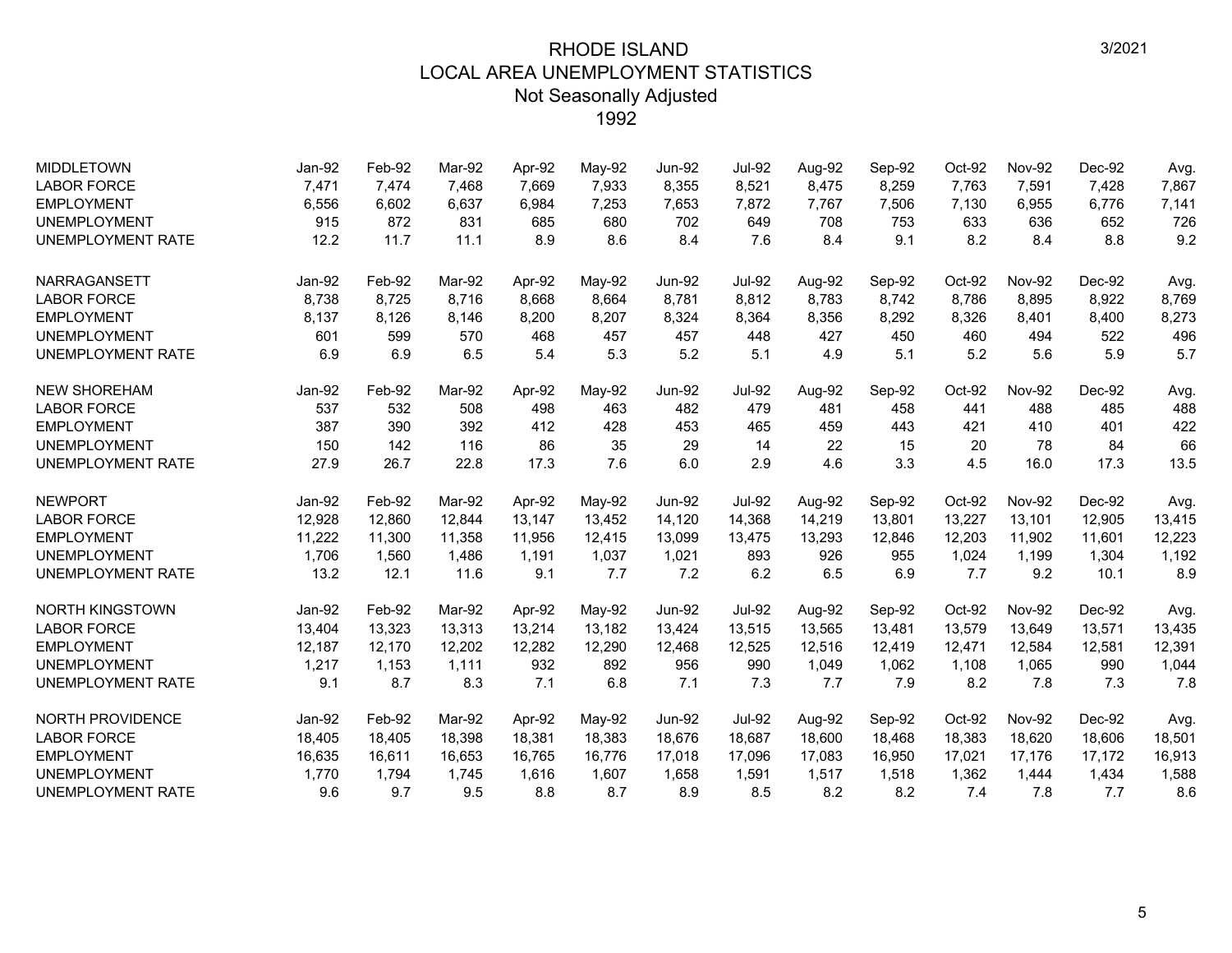| <b>NORTH SMITHFIELD</b>  | Jan-92 | Feb-92 | Mar-92 | Apr-92 | May-92 | <b>Jun-92</b> | <b>Jul-92</b> | Aug-92 | Sep-92 | Oct-92 | <b>Nov-92</b> | Dec-92 | Avg.   |
|--------------------------|--------|--------|--------|--------|--------|---------------|---------------|--------|--------|--------|---------------|--------|--------|
| <b>LABOR FORCE</b>       | 5,578  | 5,584  | 5.576  | 5,505  | 5,502  | 5,569         | 5,636         | 5,630  | 5,657  | 5,596  | 5,694         | 5,680  | 5,601  |
| <b>EMPLOYMENT</b>        | 5,054  | 5,047  | 5,061  | 5,093  | 5,096  | 5,170         | 5,194         | 5,190  | 5,149  | 5,173  | 5,218         | 5,218  | 5,139  |
| <b>UNEMPLOYMENT</b>      | 524    | 537    | 515    | 412    | 406    | 399           | 442           | 440    | 508    | 423    | 476           | 462    | 462    |
| <b>UNEMPLOYMENT RATE</b> | 9.4    | 9.6    | 9.2    | 7.5    | 7.4    | 7.2           | 7.8           | 7.8    | 9.0    | 7.6    | 8.4           | 8.1    | 8.2    |
| <b>PAWTUCKET</b>         | Jan-92 | Feb-92 | Mar-92 | Apr-92 | May-92 | <b>Jun-92</b> | <b>Jul-92</b> | Aug-92 | Sep-92 | Oct-92 | <b>Nov-92</b> | Dec-92 | Avg.   |
| <b>LABOR FORCE</b>       | 38,908 | 38,803 | 38,799 | 38,923 | 39,049 | 39,576        | 39,489        | 39,382 | 38,877 | 38,873 | 39,041        | 39,074 | 39,066 |
| <b>EMPLOYMENT</b>        | 34,568 | 34,521 | 34,608 | 34,840 | 34,860 | 35,364        | 35,527        | 35,500 | 35,224 | 35,371 | 35,693        | 35,686 | 35,147 |
| <b>UNEMPLOYMENT</b>      | 4,340  | 4,282  | 4,191  | 4,083  | 4,189  | 4,212         | 3,962         | 3,882  | 3,653  | 3,502  | 3,348         | 3,388  | 3,919  |
| <b>UNEMPLOYMENT RATE</b> | 11.2   | 11.0   | 10.8   | 10.5   | 10.7   | 10.6          | 10.0          | 9.9    | 9.4    | 9.0    | 8.6           | 8.7    | 10.0   |
| PORTSMOUTH               | Jan-92 | Feb-92 | Mar-92 | Apr-92 | May-92 | <b>Jun-92</b> | <b>Jul-92</b> | Aug-92 | Sep-92 | Oct-92 | <b>Nov-92</b> | Dec-92 | Avg.   |
| <b>LABOR FORCE</b>       | 8,332  | 8,334  | 8,390  | 8,753  | 9,103  | 9,563         | 9,795         | 9,589  | 9,215  | 8,795  | 8,582         | 8,376  | 8,903  |
| <b>EMPLOYMENT</b>        | 7,511  | 7,562  | 7,601  | 8,001  | 8,308  | 8,766         | 9,017         | 8,897  | 8,598  | 8,166  | 7,966         | 7,764  | 8,180  |
| <b>UNEMPLOYMENT</b>      | 821    | 772    | 789    | 752    | 795    | 797           | 778           | 692    | 617    | 629    | 616           | 612    | 723    |
| <b>UNEMPLOYMENT RATE</b> | 9.9    | 9.3    | 9.4    | 8.6    | 8.7    | 8.3           | 7.9           | 7.2    | 6.7    | 7.2    | 7.2           | 7.3    | 8.1    |
| <b>PROVIDENCE</b>        | Jan-92 | Feb-92 | Mar-92 | Apr-92 | May-92 | <b>Jun-92</b> | <b>Jul-92</b> | Aug-92 | Sep-92 | Oct-92 | <b>Nov-92</b> | Dec-92 | Avg.   |
| <b>LABOR FORCE</b>       | 73,065 | 72,849 | 72,717 | 72,754 | 72,761 | 74,448        | 74,658        | 74,029 | 73,396 | 72,975 | 73,482        | 73,161 | 73,358 |
| <b>EMPLOYMENT</b>        | 64,995 | 64,904 | 65,068 | 65,506 | 65,545 | 66,492        | 66,801        | 66,746 | 66,228 | 66,506 | 67,109        | 67,098 | 66,083 |
| <b>UNEMPLOYMENT</b>      | 8,070  | 7,945  | 7,649  | 7,248  | 7,216  | 7,956         | 7,857         | 7,283  | 7.168  | 6,469  | 6,373         | 6,063  | 7,275  |
| <b>UNEMPLOYMENT RATE</b> | 11.0   | 10.9   | 10.5   | 10.0   | 9.9    | 10.7          | 10.5          | 9.8    | 9.8    | 8.9    | 8.7           | 8.3    | 9.9    |
| <b>RICHMOND</b>          | Jan-92 | Feb-92 | Mar-92 | Apr-92 | May-92 | <b>Jun-92</b> | <b>Jul-92</b> | Aug-92 | Sep-92 | Oct-92 | <b>Nov-92</b> | Dec-92 | Avg.   |
| <b>LABOR FORCE</b>       | 3,003  | 3,000  | 3,029  | 3,018  | 3,028  | 3,056         | 3,095         | 3,139  | 3,051  | 3,059  | 3,071         | 3,039  | 3,049  |
| <b>EMPLOYMENT</b>        | 2,870  | 2,866  | 2,874  | 2,893  | 2,894  | 2,936         | 2,949         | 2,948  | 2,925  | 2,936  | 2,962         | 2,963  | 2,918  |
| <b>UNEMPLOYMENT</b>      | 133    | 134    | 155    | 125    | 134    | 120           | 146           | 191    | 126    | 123    | 109           | 76     | 131    |
| <b>UNEMPLOYMENT RATE</b> | 4.4    | 4.5    | 5.1    | 4.1    | 4.4    | 3.9           | 4.7           | 6.1    | 4.1    | 4.0    | 3.5           | 2.5    | 4.3    |
| <b>SCITUATE</b>          | Jan-92 | Feb-92 | Mar-92 | Apr-92 | May-92 | <b>Jun-92</b> | <b>Jul-92</b> | Aug-92 | Sep-92 | Oct-92 | <b>Nov-92</b> | Dec-92 | Avg.   |
| <b>LABOR FORCE</b>       | 5,857  | 5,815  | 5,804  | 5,811  | 5,782  | 5,858         | 5,858         | 5,886  | 5,860  | 5,807  | 5,870         | 5,846  | 5,838  |
| <b>EMPLOYMENT</b>        | 5,200  | 5,193  | 5,206  | 5,241  | 5,245  | 5,319         | 5,345         | 5,340  | 5,298  | 5,322  | 5,370         | 5,369  | 5,287  |
| <b>UNEMPLOYMENT</b>      | 657    | 622    | 598    | 570    | 537    | 539           | 513           | 546    | 562    | 485    | 500           | 477    | 551    |
| <b>UNEMPLOYMENT RATE</b> | 11.2   | 10.7   | 10.3   | 9.8    | 9.3    | 9.2           | 8.8           | 9.3    | 9.6    | 8.4    | 8.5           | 8.2    | 9.4    |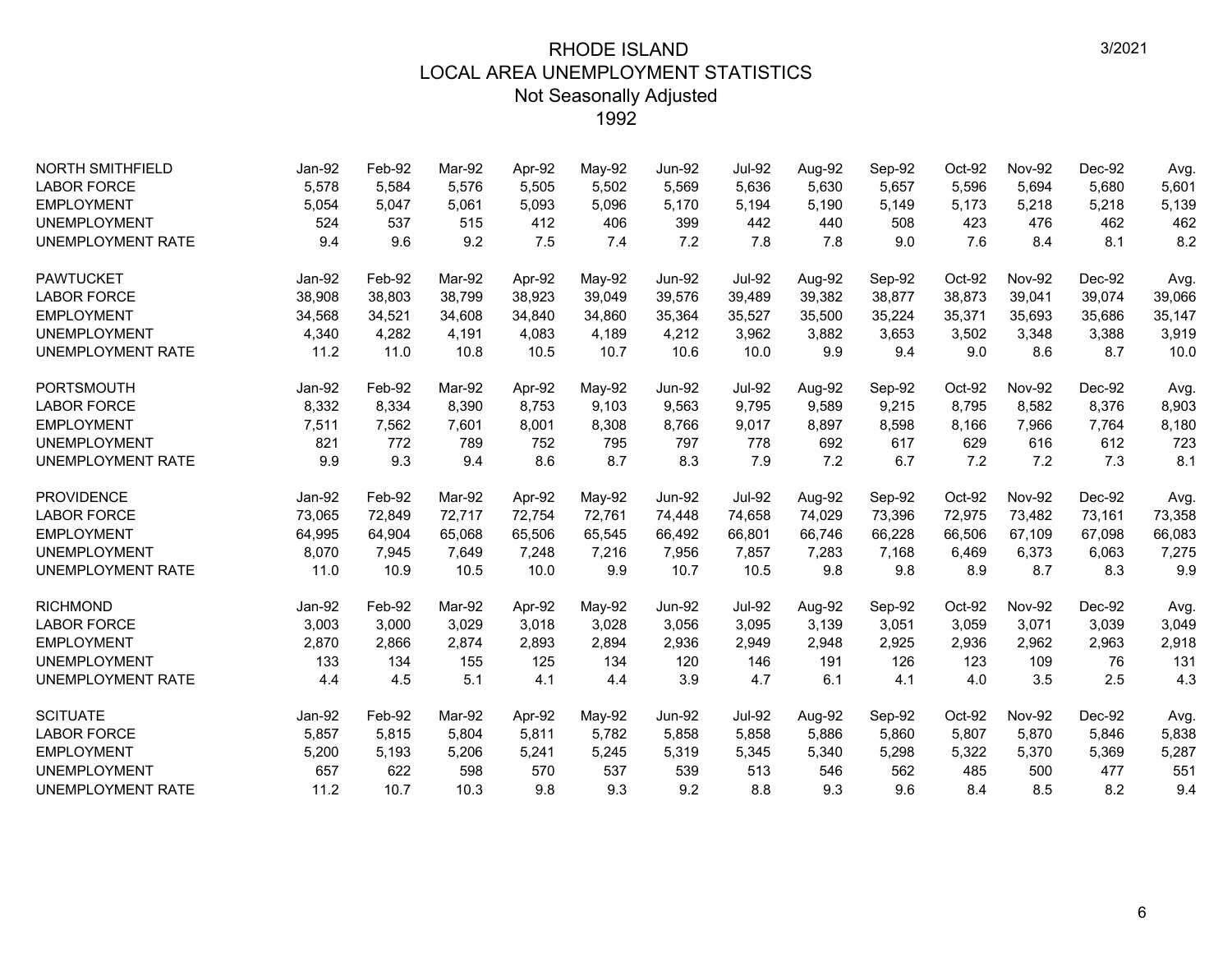| <b>SMITHFIELD</b><br><b>LABOR FORCE</b> | Jan-92<br>10,645 | Feb-92<br>10,589 | Mar-92<br>10,577 | Apr-92<br>10,567 | May-92<br>10,621 | <b>Jun-92</b><br>10,801 | <b>Jul-92</b><br>10,824 | Aug-92<br>10,860 | Sep-92<br>10,756 | Oct-92<br>10,715 | <b>Nov-92</b><br>10,744 | Dec-92<br>10.799 | Avg.<br>10,708 |
|-----------------------------------------|------------------|------------------|------------------|------------------|------------------|-------------------------|-------------------------|------------------|------------------|------------------|-------------------------|------------------|----------------|
| <b>EMPLOYMENT</b>                       | 9,729            | 9,714            | 9,740            | 9,805            | 9,810            | 9,953                   | 9,998                   | 9,991            | 9,914            | 9,955            | 10,044                  | 10,043           | 9,891          |
| <b>UNEMPLOYMENT</b>                     | 916              | 875              | 837              | 762              | 811              | 848                     | 826                     | 869              | 842              | 760              | 700                     | 756              | 817            |
| <b>UNEMPLOYMENT RATE</b>                | 8.6              | 8.3              | 7.9              | 7.2              | 7.6              | 7.9                     | 7.6                     | 8.0              | 7.8              | 7.1              | 6.5                     | 7.0              | 7.6            |
| <b>SOUTH KINGSTOWN</b>                  | Jan-92           | Feb-92           | Mar-92           | Apr-92           | May-92           | <b>Jun-92</b>           | <b>Jul-92</b>           | Aug-92           | Sep-92           | Oct-92           | <b>Nov-92</b>           | Dec-92           | Avg.           |
| <b>LABOR FORCE</b>                      | 12,788           | 12,845           | 12,830           | 12,778           | 12,720           | 12,994                  | 13,072                  | 13,085           | 12,895           | 12,903           | 13,038                  | 13,013           | 12,914         |
| <b>EMPLOYMENT</b>                       | 11,920           | 11,904           | 11,934           | 12,014           | 12,021           | 12,195                  | 12,252                  | 12,241           | 12,146           | 12,198           | 12,308                  | 12,306           | 12,120         |
| <b>UNEMPLOYMENT</b>                     | 868              | 941              | 896              | 764              | 699              | 799                     | 820                     | 844              | 749              | 705              | 730                     | 707              | 794            |
| <b>UNEMPLOYMENT RATE</b>                | 6.8              | 7.3              | 7.0              | 6.0              | 5.5              | 6.1                     | 6.3                     | 6.5              | 5.8              | 5.5              | 5.6                     | 5.4              | 6.1            |
| <b>TIVERTON</b>                         | Jan-92           | Feb-92           | Mar-92           | Apr-92           | May-92           | <b>Jun-92</b>           | <b>Jul-92</b>           | Aug-92           | Sep-92           | Oct-92           | <b>Nov-92</b>           | Dec-92           | Avg.           |
| <b>LABOR FORCE</b>                      | 8,242            | 8,219            | 8.164            | 8,098            | 8,173            | 8,224                   | 8,278                   | 8,266            | 8,097            | 8,113            | 8,204                   | 8,130            | 8,184          |
| <b>EMPLOYMENT</b>                       | 7,312            | 7,301            | 7,319            | 7,368            | 7,373            | 7,480                   | 7,515                   | 7,509            | 7,451            | 7,482            | 7,549                   | 7,548            | 7,434          |
| <b>UNEMPLOYMENT</b>                     | 930              | 918              | 845              | 730              | 800              | 744                     | 763                     | 757              | 646              | 631              | 655                     | 582              | 750            |
| <b>UNEMPLOYMENT RATE</b>                | 11.3             | 11.2             | 10.4             | 9.0              | 9.8              | 9.0                     | 9.2                     | 9.2              | 8.0              | 7.8              | 8.0                     | 7.2              | 9.2            |
| <b>WARREN</b>                           | Jan-92           | Feb-92           | Mar-92           | Apr-92           | May-92           | <b>Jun-92</b>           | <b>Jul-92</b>           | Aug-92           | Sep-92           | Oct-92           | <b>Nov-92</b>           | Dec-92           | Avg.           |
| <b>LABOR FORCE</b>                      | 6,436            | 6,541            | 6.414            | 6,395            | 6,414            | 6,550                   | 6,513                   | 6,559            | 6,483            | 6,457            | 6,495                   | 6,449            | 6,476          |
| <b>EMPLOYMENT</b>                       | 5,669            | 5,661            | 5,676            | 5,714            | 5,717            | 5,800                   | 5,827                   | 5,821            | 5,777            | 5,800            | 5,853                   | 5,853            | 5,764          |
| <b>UNEMPLOYMENT</b>                     | 767              | 880              | 738              | 681              | 697              | 750                     | 686                     | 738              | 706              | 657              | 642                     | 596              | 712            |
| <b>UNEMPLOYMENT RATE</b>                | 11.9             | 13.5             | 11.5             | 10.6             | 10.9             | 11.5                    | 10.5                    | 11.3             | 10.9             | 10.2             | 9.9                     | 9.2              | 11.0           |
| <b>WARWICK</b>                          | Jan-92           | Feb-92           | Mar-92           | Apr-92           | May-92           | <b>Jun-92</b>           | <b>Jul-92</b>           | Aug-92           | Sep-92           | Oct-92           | <b>Nov-92</b>           | Dec-92           | Avg.           |
| <b>LABOR FORCE</b>                      | 47,351           | 47,274           | 47,307           | 47,172           | 47,279           | 48,053                  | 48,118                  | 47,932           | 47,550           | 47,367           | 47,999                  | 47,589           | 47,583         |
| <b>EMPLOYMENT</b>                       | 42,657           | 42.597           | 42.705           | 42,993           | 43,018           | 43.639                  | 43.842                  | 43,805           | 43,465           | 43,647           | 44,044                  | 44,036           | 43,371         |
| <b>UNEMPLOYMENT</b>                     | 4,694            | 4,677            | 4,602            | 4,179            | 4,261            | 4,414                   | 4,276                   | 4,127            | 4,085            | 3,720            | 3,955                   | 3,553            | 4,212          |
| <b>UNEMPLOYMENT RATE</b>                | 9.9              | 9.9              | 9.7              | 8.9              | 9.0              | 9.2                     | 8.9                     | 8.6              | 8.6              | 7.9              | 8.2                     | 7.5              | 8.9            |
| <b>WEST GREENWICH</b>                   | Jan-92           | Feb-92           | Mar-92           | Apr-92           | May-92           | <b>Jun-92</b>           | <b>Jul-92</b>           | Aug-92           | Sep-92           | Oct-92           | <b>Nov-92</b>           | Dec-92           | Avg.           |
| <b>LABOR FORCE</b>                      | 2,373            | 2,363            | 2,391            | 2,336            | 2,367            | 2,423                   | 2,461                   | 2,445            | 2,359            | 2,385            | 2,381                   | 2,384            | 2,390          |
| <b>EMPLOYMENT</b>                       | 2,158            | 2,156            | 2,161            | 2,175            | 2,177            | 2,208                   | 2,217                   | 2,217            | 2,199            | 2,209            | 2,229                   | 2,228            | 2,195          |
| <b>UNEMPLOYMENT</b>                     | 215              | 207              | 230              | 161              | 190              | 215                     | 244                     | 228              | 160              | 176              | 152                     | 156              | 195            |
| <b>UNEMPLOYMENT RATE</b>                | 9.1              | 8.8              | 9.6              | 6.9              | 8.0              | 8.9                     | 9.9                     | 9.3              | 6.8              | 7.4              | 6.4                     | 6.5              | 8.2            |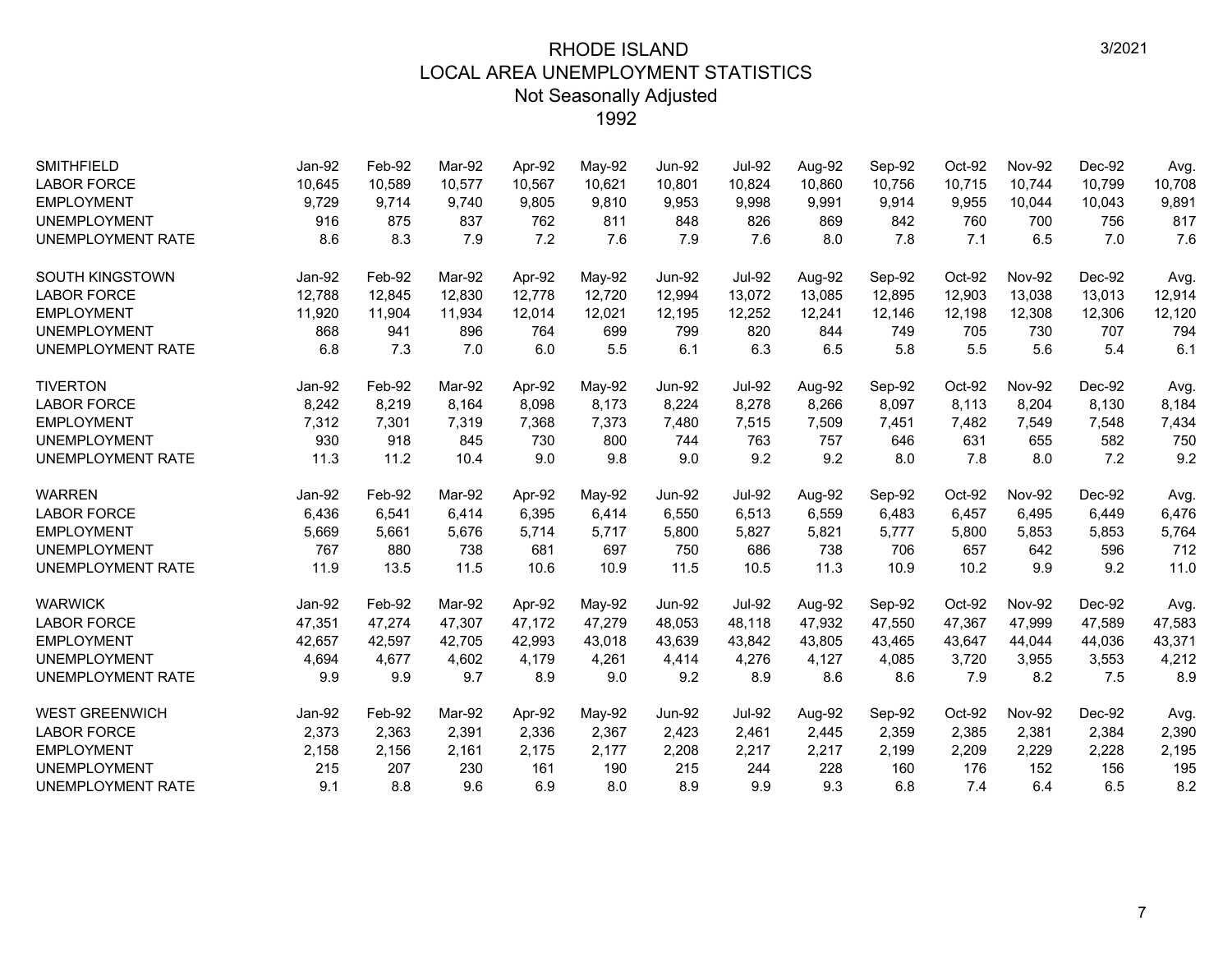| <b>WEST WARWICK</b>      | Jan-92 | Feb-92 | Mar-92 | Apr-92 | May-92 | <b>Jun-92</b> | Jul-92        | Aug-92 | Sep-92 | Oct-92 | <b>Nov-92</b> | Dec-92 | Avg.   |
|--------------------------|--------|--------|--------|--------|--------|---------------|---------------|--------|--------|--------|---------------|--------|--------|
| <b>LABOR FORCE</b>       | 16,527 | 16,433 | 16,413 | 16,371 | 16,311 | 16,678        | 16,795        | 16,701 | 16,525 | 16,542 | 16,661        | 16,582 | 16,545 |
| <b>EMPLOYMENT</b>        | 14,652 | 14,632 | 14,668 | 14,767 | 14,776 | 14,988        | 15,058        | 15,046 | 14,931 | 14,991 | 15,128        | 15,126 | 14,897 |
| <b>UNEMPLOYMENT</b>      | 1,875  | 1,801  | 1,745  | 1,604  | 1,535  | 1,690         | 1,737         | 1,655  | 1,594  | 1,551  | 1,533         | 1,456  | 1,648  |
| UNEMPLOYMENT RATE        | 11.3   | 11.0   | 10.6   | 9.8    | 9.4    | 10.1          | 10.3          | 9.9    | 9.6    | 9.4    | 9.2           | 8.8    | 10.0   |
| WESTERLY                 | Jan-92 | Feb-92 | Mar-92 | Apr-92 | May-92 | <b>Jun-92</b> | <b>Jul-92</b> | Aug-92 | Sep-92 | Oct-92 | <b>Nov-92</b> | Dec-92 | Avg.   |
| <b>LABOR FORCE</b>       | 11,661 | 11,924 | 11,858 | 11,694 | 11,705 | 11,959        | 12,188        | 12,063 | 11,702 | 11,541 | 11,712        | 11,736 | 11,812 |
| <b>EMPLOYMENT</b>        | 10,750 | 10,847 | 10.829 | 10,856 | 10,915 | 11,197        | 11,397        | 11,306 | 11,009 | 10,976 | 11,054        | 11,050 | 11,016 |
| <b>UNEMPLOYMENT</b>      | 911    | 1,077  | 1.029  | 838    | 790    | 762           | 791           | 757    | 693    | 565    | 658           | 686    | 796    |
| UNEMPLOYMENT RATE        | 7.8    | 9.0    | 8.7    | 7.2    | 6.7    | 6.4           | 6.5           | 6.3    | 5.9    | 4.9    | 5.6           | 5.8    | 6.7    |
| <b>WOONSOCKET</b>        | Jan-92 | Feb-92 | Mar-92 | Apr-92 | May-92 | <b>Jun-92</b> | <b>Jul-92</b> | Aug-92 | Sep-92 | Oct-92 | <b>Nov-92</b> | Dec-92 | Avg.   |
| <b>LABOR FORCE</b>       | 21,354 | 21,286 | 21,118 | 20,905 | 20,964 | 21,400        | 21,354        | 21,326 | 21,628 | 21,314 | 21,483        | 21,543 | 21,307 |
| <b>EMPLOYMENT</b>        | 18,669 | 18,643 | 18.690 | 18.816 | 18.827 | 19,098        | 19.186        | 19,173 | 19,024 | 19.103 | 19.276        | 19,273 | 18,982 |
| <b>UNEMPLOYMENT</b>      | 2,685  | 2,643  | 2,428  | 2,089  | 2,137  | 2,302         | 2,168         | 2,153  | 2,604  | 2,211  | 2,207         | 2,270  | 2,325  |
| UNEMPLOYMENT RATE        | 12.6   | 12.4   | 11.5   | 10.0   | 10.2   | 10.8          | 10.2          | 10.1   | 12.0   | 10.4   | 10.3          | 10.5   | 10.9   |
| <b>BRISTOL COUNTY</b>    | Jan-92 | Feb-92 | Mar-92 | Apr-92 | May-92 | <b>Jun-92</b> | <b>Jul-92</b> | Aug-92 | Sep-92 | Oct-92 | <b>Nov-92</b> | Dec-92 | Avg.   |
| <b>LABOR FORCE</b>       | 26,691 | 26,949 | 26,739 | 26,560 | 26,524 | 26,911        | 26,973        | 27,047 | 26,814 | 26,851 | 27,093        | 26,928 | 26,840 |
| <b>EMPLOYMENT</b>        | 23,953 | 23,919 | 23,980 | 24,141 | 24,155 | 24,504        | 24,620        | 24,598 | 24,408 | 24,509 | 24,731        | 24,730 | 24,354 |
| <b>UNEMPLOYMENT</b>      | 2,738  | 3,030  | 2,759  | 2,419  | 2,369  | 2,407         | 2,353         | 2,449  | 2,406  | 2,342  | 2,362         | 2,198  | 2,486  |
| <b>UNEMPLOYMENT RATE</b> | 10.3   | 11.2   | 10.3   | 9.1    | 8.9    | 8.9           | 8.7           | 9.1    | 9.0    | 8.7    | 8.7           | 8.2    | 9.3    |
| <b>KENT COUNTY</b>       | Jan-92 | Feb-92 | Mar-92 | Apr-92 | May-92 | <b>Jun-92</b> | <b>Jul-92</b> | Aug-92 | Sep-92 | Oct-92 | <b>Nov-92</b> | Dec-92 | Avg.   |
| <b>LABOR FORCE</b>       | 90,196 | 89,913 | 90,014 | 89,755 | 89,940 | 91,602        | 92,022        | 91,723 | 90,633 | 90,552 | 91,488        | 90,965 | 90,733 |
| <b>EMPLOYMENT</b>        | 81,261 | 81,151 | 81,353 | 81,900 | 81,950 | 83,131        | 83,516        | 83,451 | 82,803 | 83,148 | 83,903        | 83,890 | 82,621 |
| <b>UNEMPLOYMENT</b>      | 8,935  | 8,762  | 8,661  | 7,855  | 7,990  | 8,471         | 8,506         | 8,272  | 7,830  | 7,404  | 7,585         | 7,075  | 8,112  |
| UNEMPLOYMENT RATE        | 9.9    | 9.7    | 9.6    | 8.8    | 8.9    | 9.2           | 9.2           | 9.0    | 8.6    | 8.2    | 8.3           | 7.8    | 8.9    |